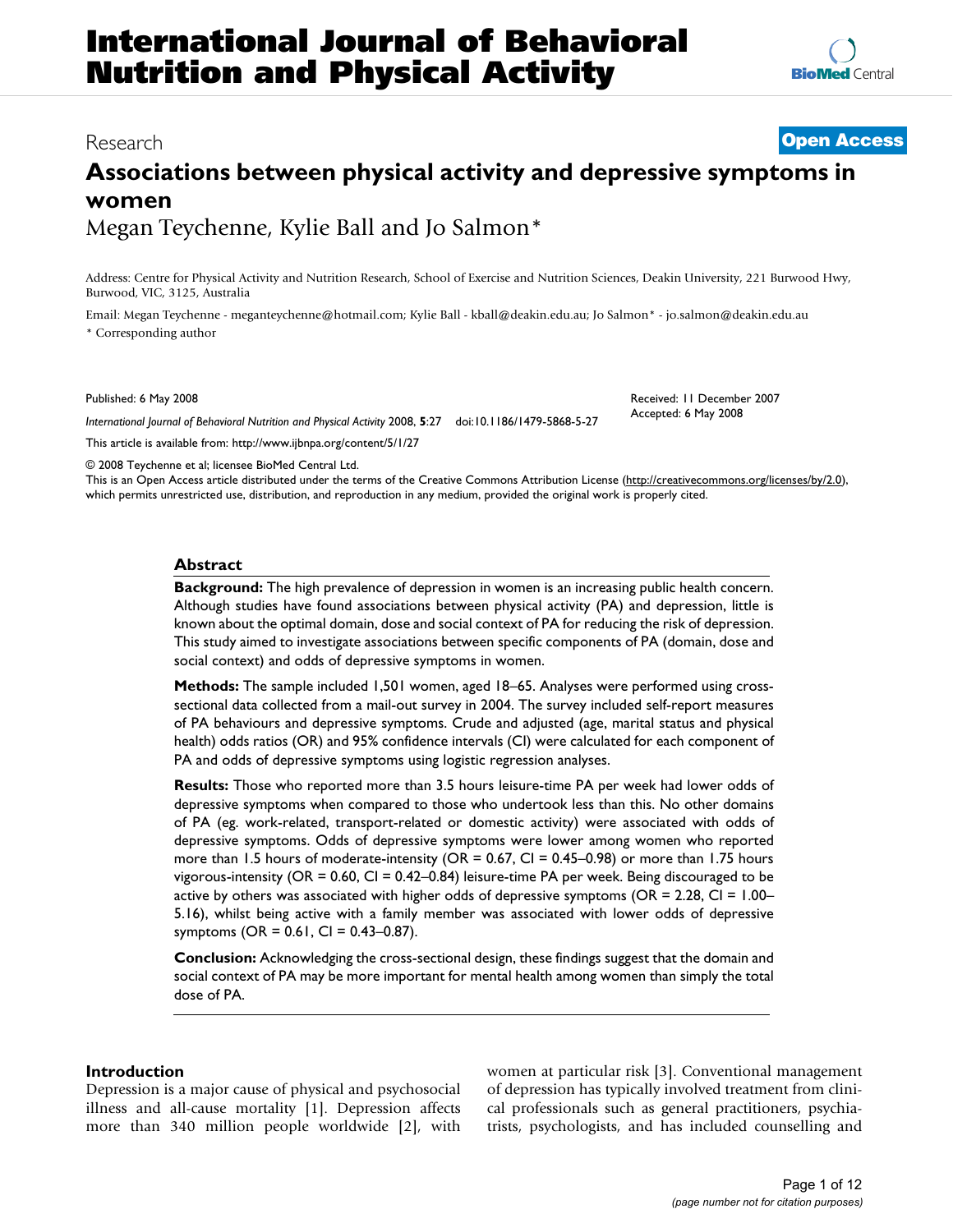anti-depressant medication [4]. However, in recent years research has focused on the role of physical activity as a potential component in the prevention and/or management of depressive symptoms or clinical depression [1].

Several reviews examining observational and intervention studies have assessed the relationship between physical activity and depression/depressive symptoms [5-7]. These reviews generally draw a similar conclusion: that physical activity is positively associated with reduced likelihood of depression or depressive symptoms. However, little is known about the specific components of physical activity that are important, particularly the dose, domain or social context of physical activity that might confer mental health benefits.

Whilst numerous studies have explored the associations between the dose – particularly the frequency and/or duration of physical activity – and likelihood of depression, findings from these studies were varied. A number of observational [8-10] and intervention studies [11,12] concluded that higher levels of physical activity (eg. greater than 60 minutes of physical activity per week) were associated with lower odds of depression. In contrast, other studies [13-16] have found that even low levels of physical activity (eg. exercising as little as 30 minutes per week) was related to improved mental health. Another study [11] has concluded specifically that the commonly recommended 'public health dose' of physical activity (at least 30 minutes of moderate intensity physical activity on most, if not all days of the week) [17,18] was an effective treatment for reducing depressive symptoms.

Conflicting results were also found in studies investigating the association between physical activity intensity and depression. Numerous longitudinal [9], cross-sectional [19] and intervention studies [20,21] have found that participating in physical activity at a moderate-intensity was significantly associated with lower odds of depression whilst few studies have examined the relative strengths of associations between physical activity of moderate or high intensity and risk of depression [22,23].

Most studies supporting an inverse relationship between physical activity and risk of depression have focussed on leisure-time physical activity. Very little research has investigated the association of depressive symptoms with other domains of activity, such as work-related, transportrelated or domestic physical activity. Only three studies have been identified which specifically compared leisuretime physical activity with physical activity in other domains [24-26], with all three suggesting leisure-time physical activity was more strongly associated with lower odds of depression than physical activity undertaken in any other domain (domestic, transport-related, work). To our knowledge, no previous research has compared leisure-time, domestic, transport-related and work-related physical activity with odds of depressive symptoms in the same study.

It has been hypothesized that the associations between physical activity and depressive symptoms may be due to the social support and interaction that comes with physical activity undertaken in a group or social setting [27]. Little research, however, has examined this hypothesis. Only one intervention study specifically compared physical activity undertaken alone with that undertaken with others [22]. It found that physical activity had a moderate effect on alleviating depressive symptoms regardless of the social context in which it was undertaken.

The aim of this study was to examine the associations between various components of physical activity (dose, domain and social context) and odds of depressive symptoms in women using data from a large population-based cohort of women. Due to the cross-sectional nature of this study, only participants' current levels of physical activity and depressive symptoms were examined. Since a doseresponse relationship has been previously reported [11], it was hypothesized that higher doses of physical activity (similar to that of the public health recommendations) would be more strongly inversely associated with odds of depressive symptoms than would lower doses. It was also hypothesized that leisure-time physical activity would be more strongly inversely associated with odds of depressive symptoms than other domains of physical activity (eg. work-related, transport-related and domestic), since activities performed during leisure-time are generally more enjoyable and undertaken by personal choice. A third hypothesis was that social physical activities and social support for physical activity would be more strongly associated with lower odds of depressive symptoms than physical activity performed alone or without social support.

# **Methods**

The analyses in this study were based on cross-sectional survey data collected formerly from 1,554 women aged between 18 and 65. Full details of the methods are described elsewhere [28,29].

# *Participants*

Participants were recruited from 45 Melbourne suburbs with varying levels of socioeconomic disadvantage, which was based on the Australian Bureau of Statistics SEIFA – Socioeconomic Index for Areas [30]. A total of 15 suburbs of low SEIFA, 15 suburbs of mid SEIFA and 15 of high SEIFA (taken from the lowest septile, middle septile and highest septile) were randomly selected and the electoral roll was then used to randomly select women between the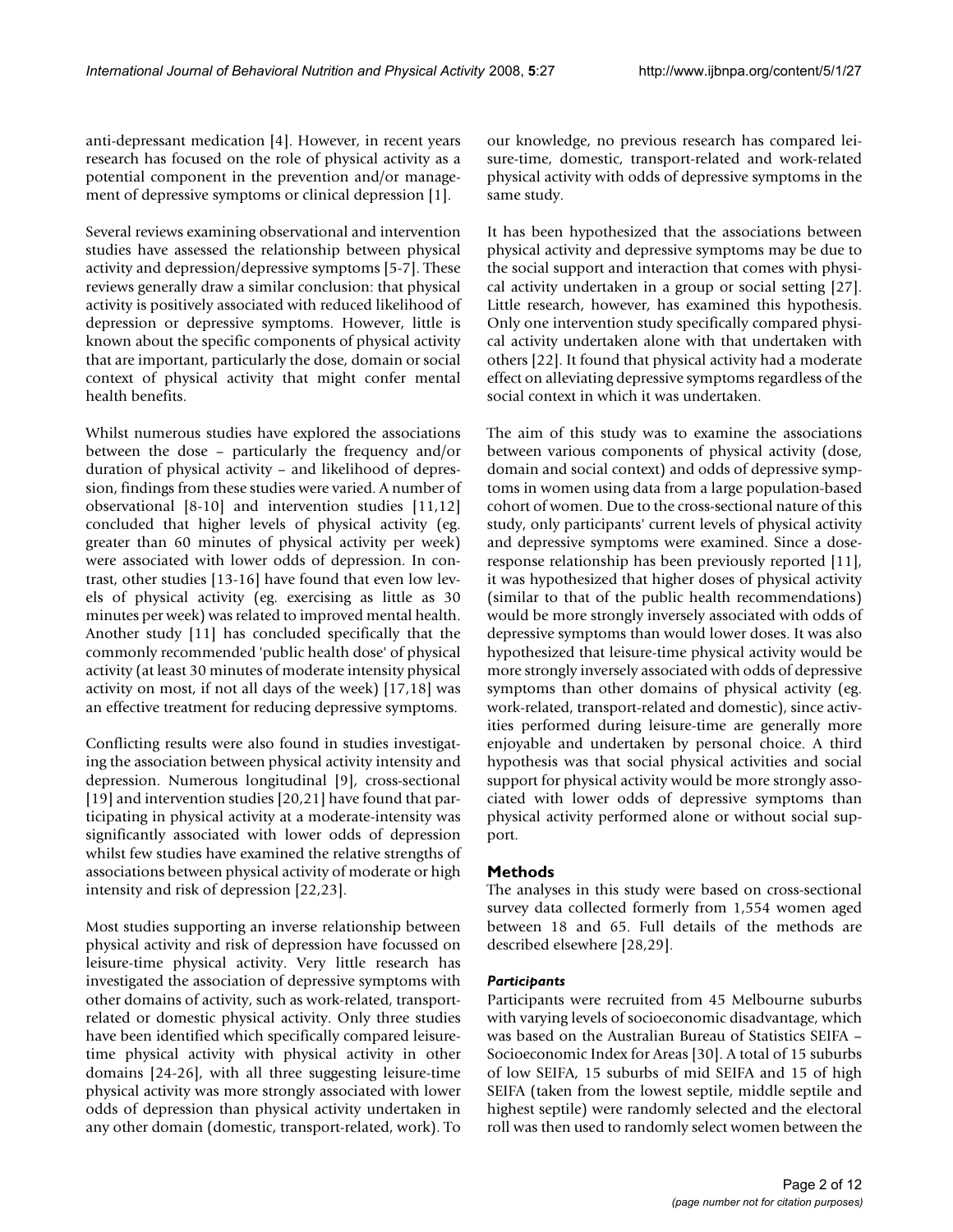ages of 18 and 65 years living in those areas. There was a slight over sampling of women from low and mid socioeconomic status relative to high (ratio 1.5: 1.2: 1) to counter low response rates typically observed in low socioeconomic status groups [30].

Two separate samples of women were randomly sent either a physical activity survey  $(n = 2,400)$  or a healthy eating survey ( $n = 2,400$ ) and those who responded were given the opportunity to complete the alternative survey. Of those who were sent the physical activity survey, 1,045 women responded initially. Of those who were sent the healthy eating survey initially, 509 women also completed the physical activity survey. Of the resulting sample of 1554 women, 53 (3%) were excluded from analyses because they reported being pregnant (or did not indicate they were not pregnant). This is due to the fact that pregnancy is likely to strongly affect both physical activity levels [31,32] and risk of depression [33]. This left a total of 1501 women whose data were included in the analyses.

## *Procedures*

The study was approved by the Deakin University Human Research Committee and was performed in compliance with the Helsinki Declaration. Women selected for the surveys received a letter in the mail, informing them that they had been selected to take part in a study on women's health behaviours and that the survey would soon be sent to them. Surveys were posted out to the selected women one week later. Following the Dilman protocol [34], nonrespondents received a mailed reminder within three weeks and a second reminder with a replacement survey package a further three weeks later. All respondents provided their informed consent to participate in the study.

#### *Measures*

#### *Physical activity*

Physical activity was measured using the self-completion long form of the International Physical Activity Questionnaire (IPAQ-L), a reliable and well-validated measure involving a seven-day recall of physical activity [35,36]. Questions included the frequency and duration of time spent undertaking various intensities (walking, moderate and vigorous) of physical activity in leisure-time, transport-related activity, work-related activity and household physical activity. For each of these, participants were required to estimate the frequency (total number of days), and duration (hours and minutes) on one of those days, that they spent undertaking such activities in the past week. Questions included; 'During the last 7 days, on how many days did you do moderate activities (like washing windows, scrubbing floors) inside your home?' and 'How much time did you usually spend on one of those days doing moderate physical activities inside your home?'

Total duration of physical activity was then calculated by multiplying the frequency of activities by the duration within each domain (leisure-time physical activity, domestic physical activity, work-related physical activity, transport-related physical activity). Leisure-time physical activity and work-related physical activity were also summed across intensities (walking, moderate-intensity, vigorous-intensity). All physical activity variables were then transformed into categorical variables with three levels (tertiles). Those who reported being unemployed were excluded from the work-related physical activity analyses. Domestic (moderate-intensity only) and transport-related (walking and bicycling) physical activity was not summed across intensities as the questionnaire did not explicitly examine all three intensities in those domains.

Total weekly physical activity was calculated by summing the relevant durations across domains within each intensity of physical activity. This included: total walking (formed from leisure-time physical activity, work and transport-related physical activity domains); total moderate-intensity (formed from leisure-time physical activity, work and domestic physical activity domains); and total vigorous-intensity (formed from leisure-time physical activity and work-related physical activity domains). Total overall weekly dose of physical activity across all domains was also calculated. All continuous measures of physical activity were transformed into tertile categories.

#### *Social context*

Social support for physical activity was measured using items adapted from published and validated scales [37- 40]. Participants were asked to report on a five-point scale ranging from 'never' to 'very often' (subsequently collapsed into three categories: never/rarely, sometimes, or often), how frequently they participated in physical activity with family and friends/colleagues in the past year [38]; whether others discouraged them from physical activity [39]; and whether they had someone to exercise with [39]. Participants were asked to report using a fivepoint scale ranging from 'strongly disagree' to 'strongly agree' (subsequently collapsed into two categories: strongly agree/agree, vs. all other responses) whether they had someone to exercise with in their neighbourhood [37], whether they were a member of a sporting/recreational club (yes/no) [40], as well as whether they had a dog which they walked regularly (yes/no).

#### *Depressive symptoms*

Mental health characteristics of participants were measured using the 30-item version of the General Health Questionnaire [41]. This includes questions relating to symptoms of depression as indicators of risk of poor mental health. Questions were based on whether depressive symptoms had been present recently (in the 'last couple of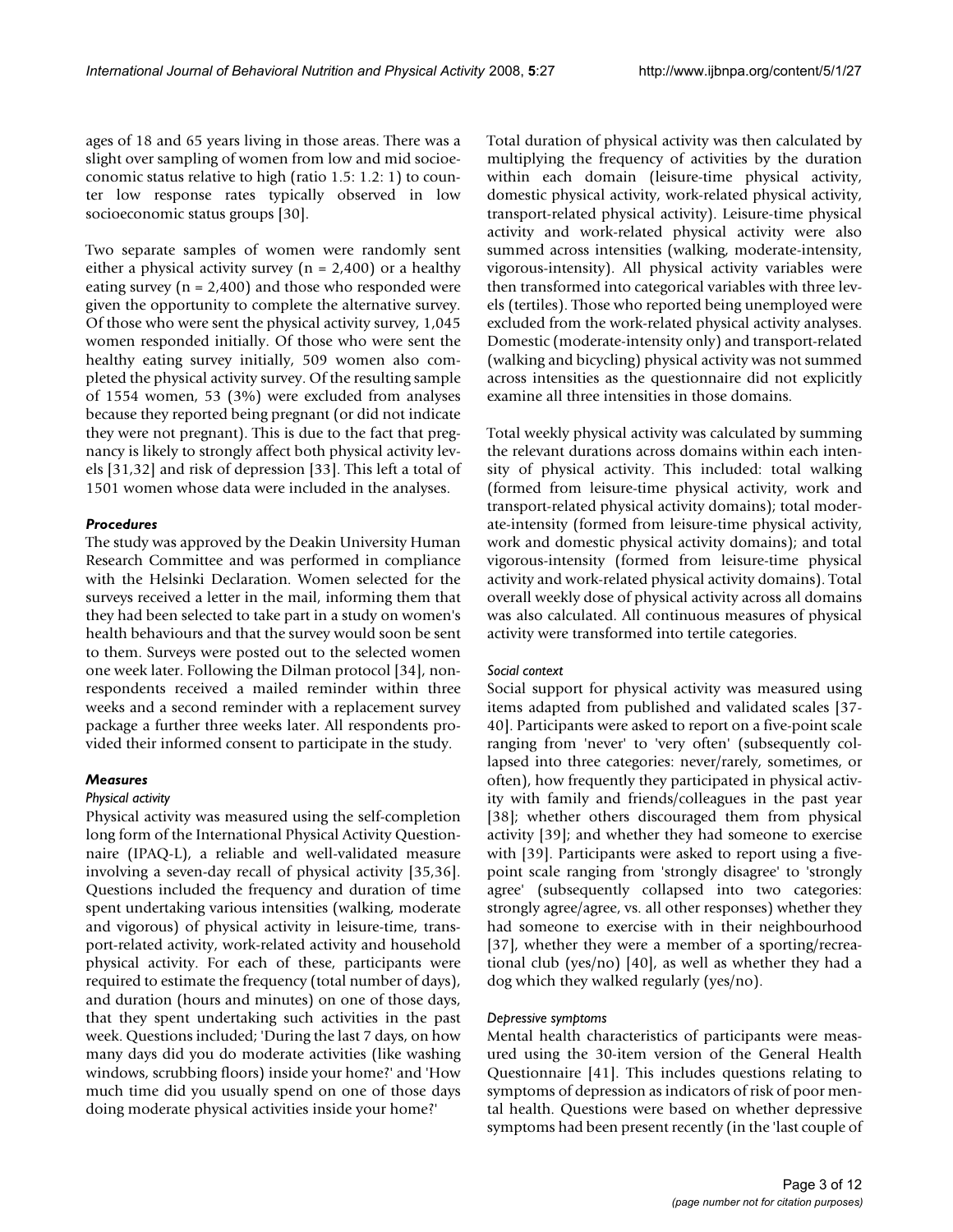weeks'). The measurement properties of this tool have been widely reported and it has been found to provide an accurate prediction of those at risk of depression [42]. Furthermore, the General Health Questionnaire has been shown to be associated with relation to physical activity in previous cross-sectional studies [13,43]. In this study, total GHQ-30 scores greater than four were used to indicate that the participant was currently experiencing depressive symptoms [44].

## *Covariates*

Age (categorized as under 30; 30–39; 40–49; or 50 years or over), marital status (married/defacto; separated/widowed/divorced; or never married) and physical health (whether or not respondents reported the presence of a long-term illness or disability that prevents them from being physically active) were included in the analyses as potentially confounding factors, since these variables were found to be bivariately associated with the presence of depressive symptoms in chi-square analysis. Other possible confounders including education, employment status and having children were not associated with the presence of depressive symptoms and were therefore not included as covariates.

## *Statistical Analyses*

Analyses were conducted using the SPSS version 12.0 statistical software package. Univariate analyses were performed in order to describe the demographic characteristics of participants, their participation in different intensities and domains of physical activity, social characteristics of physical activity, and presence of depressive symptoms. Crude and adjusted (controlling for age, marital status and physical health) odds ratios (OR) and 95% confidence intervals (CI) were then calculated for each of the physical activity variables and presence of depressive symptoms using logistic regression analyses.

# **Results**

Table 1 presents the socio-demographic characteristics and presence of depressive symptoms among participants. The mean age of participants was 42 years. The majority of the women were born in Australia (75%) and were married or in a defacto relationship (65%). A total of 615 (41%) participants reported their highest qualification as completing year 12 (or equivalent) or an apprenticeship or certificate/diploma, with 566 (37%) having completed a university or higher degree. Over one-quarter of the women were employed in a professional occupation (27%) and the majority of women surveyed did not have children living at home (60%). These demographic characteristics are comparable to those reported in other population-based studies conducted in Melbourne and nationally [45-48]. A total of 421 (30%) of participants were classified as currently experiencing depressive symp-

### **Table 1: Characteristics of participants**

| Characteristic                                        | N    | Percent        |
|-------------------------------------------------------|------|----------------|
| Age                                                   |      |                |
| 29 yrs and under                                      | 309  | 21             |
| 30 to 39 yrs                                          | 382  | 25             |
| 40 to 49 yrs                                          | 358  | 24             |
| Over 50 yrs                                           | 462  | 31             |
| Country of birth                                      |      |                |
| Australia                                             | 1142 | 75             |
| UK                                                    | 63   | 4              |
| ltaly                                                 | 23   | $\mathbf{2}$   |
| Greece                                                | 24   | 2              |
| New Zealand                                           | 9    | L              |
| Vietnam                                               | 30   | $\overline{2}$ |
| Other                                                 | 239  | 16             |
| <b>Marital Status</b>                                 |      |                |
| Married or defacto                                    | 979  | 65             |
| Separated widowed or divorced                         | 203  | 13             |
| Never married                                         | 339  | 22             |
|                                                       |      |                |
| Currently have an illness/long-term disability<br>Yes | 227  | 15             |
| No                                                    | 1260 | 85             |
|                                                       |      |                |
| <b>Highest Qualification</b>                          |      |                |
| No formal or up to year 10                            | 335  | 22             |
| Year 12/trade apprentice/Certificate diploma          | 615  | 41             |
| University or Higher degree                           | 566  | 37             |
| <b>Main Occupation</b>                                |      |                |
| Manager or administrator                              | 119  | 8              |
| Professional                                          | 397  | 27             |
| Associate professional                                | 123  | 8              |
| Tradesperson or related worker                        | 63   | 4              |
| Advanced clerical or service worker                   | 165  | Н              |
| Intermediate clerical, sales or service worker        | 157  | П              |
| Intermediate production or transport worker           | 12   | L              |
| Elementary clerical, sales or service worker          | 54   | 4              |
| Labourer or related worker                            | 75   | 5              |
| No paid job                                           | 235  | 16             |
| Student                                               | 87   | 6              |
| Children living at home (up to 18 yrs)                |      |                |
| Yes                                                   | 554  | 40             |
| No                                                    | 828  | 60             |
| Depressive symptoms                                   |      |                |
| $No (= 4)$                                            | 999  | 70             |
| Yes $($ >4)                                           | 42 I | 30             |
|                                                       |      |                |

toms (according to the GHQ-30). This is not dissimilar to previous findings which reported that almost 24% of Australian women had been diagnosed with depression [49].

Table 2 shows the proportion of women experiencing depressive symptoms according to sociodemographic and physical activity variables from chi-square analyses. The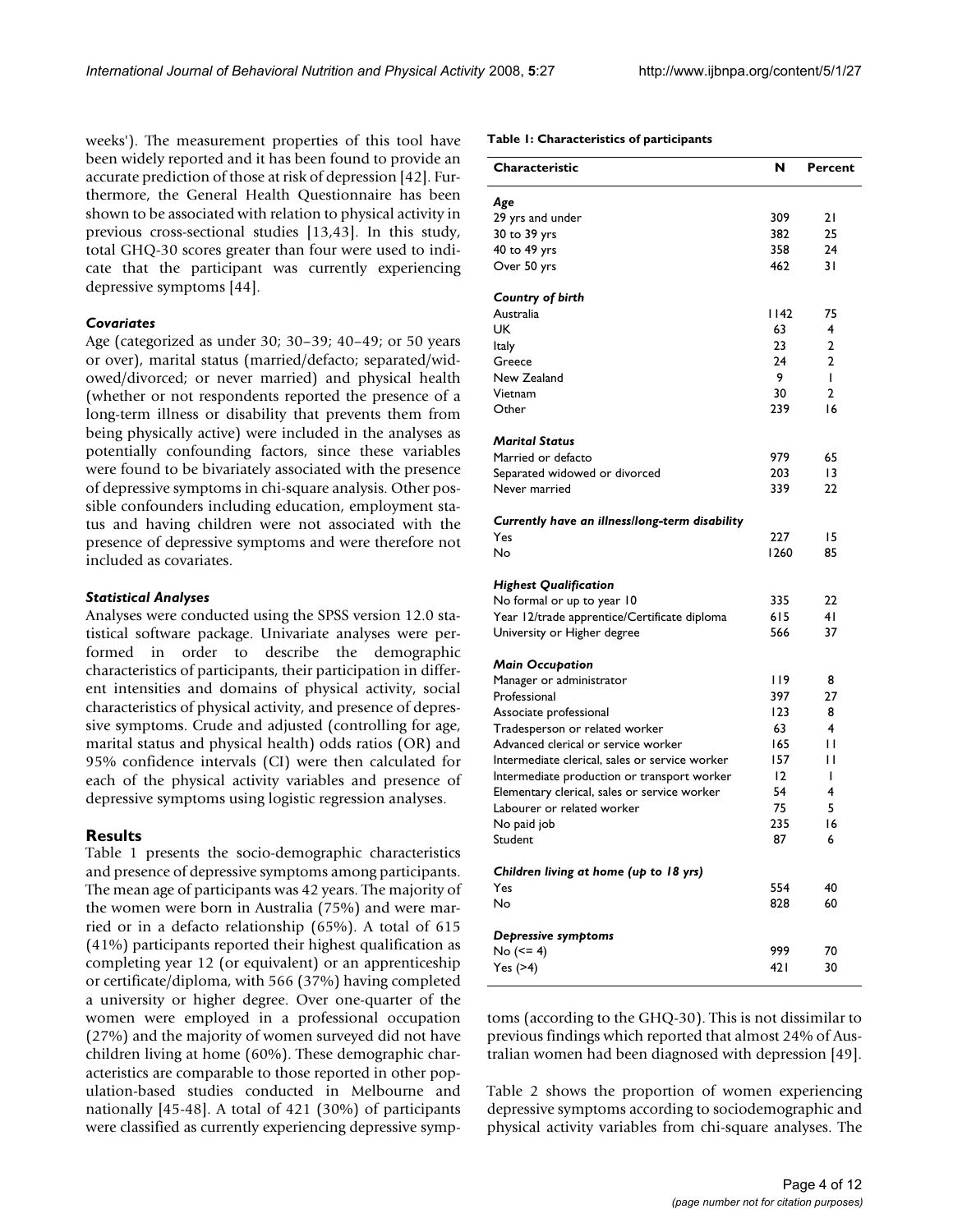| Variable               | Category                     | n    | No depressive symptoms (%) | Depressive symptoms (%) | P value |
|------------------------|------------------------------|------|----------------------------|-------------------------|---------|
| Age group              | <30 years                    | 286  | 59                         | 41                      | 0.000   |
|                        | $30 - 39$                    | 342  | 68                         | 32                      |         |
|                        | $40 - 49$                    | 316  | 70                         | 30                      |         |
|                        | >50 years                    | 415  | 80                         | 20                      |         |
| <b>Marital status</b>  | Married/defacto              | 872  | 74                         | 26                      | 0.002   |
|                        | Separated/widowed/divorced   | 179  | 65                         | 35                      |         |
|                        | Never married                | 316  | 64                         | 36                      |         |
| <b>Physical health</b> | No illness/disability        | 1168 | 72                         | 28                      | 0.001   |
|                        | Long-term illness/disability | 205  | 60                         | 40                      |         |
| <b>LTPA</b>            |                              |      |                            |                         |         |
| Walking                | No walking                   | 470  | 66                         | 34                      | 0.027   |
|                        | 0.1-1.5 hours p/week         | 396  | 70                         | 30                      |         |
|                        | More than 1.5 hours p/week   | 498  | 74                         | 26                      |         |
| Moderate               | No moderate LTPA             | 985  | 69                         | 31                      | 0.048   |
|                        | 0.1-1.5 hours p/week         | 194  | 68                         | 32                      |         |
|                        | More than 1.5 hours p/week   | 181  | 78                         | 22                      |         |
|                        |                              |      |                            |                         |         |
| Vigorous               | No vigorous LTPA             | 937  | 68                         | 32                      | 0.069   |
|                        | 0.1-1.75 hours p/week        | 185  | 71                         | 29                      |         |
|                        | More than 1.75 hours p/week  | 239  | 76                         | 24                      |         |
| <b>Total LTPA</b>      | Less than 0.67 hours p/week  | 430  | 65                         | 35                      | 0.009   |
|                        | 0.67-3.5 hours p/week        | 461  | 72                         | 28                      |         |
|                        | More than 3.5 hours p/week   | 449  | 75                         | 25                      |         |
| <b>Work PA</b>         |                              |      |                            |                         |         |
| Walking                | No walking                   | 424  | 71                         | 29                      | 0.906   |
|                        | 0.01-3.5 hours p/week        | 294  | 70                         | 30                      |         |
|                        |                              | 288  | 69                         | 31                      |         |
|                        | More than 3.5 hours p/week   |      |                            |                         |         |
| Moderate               | No moderate work PA          | 488  | 71                         | 29                      | 0.955   |
|                        | 0.1-2.67 hours p/week        | 257  | 70                         | 30                      |         |
|                        | More than 2.67 hours p/week  | 261  | 70                         | 30                      |         |
| Vigorous               | No vigorous work PA          | 652  | 72                         | 28                      | 0.342   |
|                        | 0.1-3 hours p/week           | 198  | 68                         | 32                      |         |
|                        | More than 3 hours p/week     | 168  | 67                         | 33                      |         |
| <b>Total Work PA</b>   | less than 0.28 hours p/week  | 315  | 73                         | 27                      | 0.538   |
|                        | 0.28-7.33 hours p/week       | 333  | 70                         | 30                      |         |
|                        | more than 7.33 hours p/week  | 330  | 70                         | 31                      |         |
|                        |                              |      |                            |                         |         |
| <b>Transport PA</b>    | Less than 0.58 hours p/week  | 436  | 69                         | 31                      | 0.698   |
|                        | $0.58 - 2.33$ hours p/week   | 436  | 72                         | 28                      |         |
|                        | More than 2.33 hours p/week  | 462  | 70                         | 30                      |         |
| <b>Domestic PA</b>     | Less than 1.93 hours p/week  | 437  | 68                         | 32                      | 0.507   |
|                        | 1.93-6 hours p/week          | 480  | 72                         | 28                      |         |
|                        | More than 6 hours p/week     | 452  | 71                         | 29                      |         |
| <b>Total weekly PA</b> |                              |      |                            |                         |         |
| Walking                | Less than 3 hours            | 364  | 70                         | 30                      | 0.841   |
|                        | 3.1-9 hours                  | 313  | 70                         | 30                      |         |
|                        | More than 9 hours            | 309  | 71                         | 29                      |         |
|                        |                              |      |                            |                         |         |

**Table 2: Proportion of women experiencing depressive symptoms by sociodemographic characteristics, physical activity dose, domain and social factors**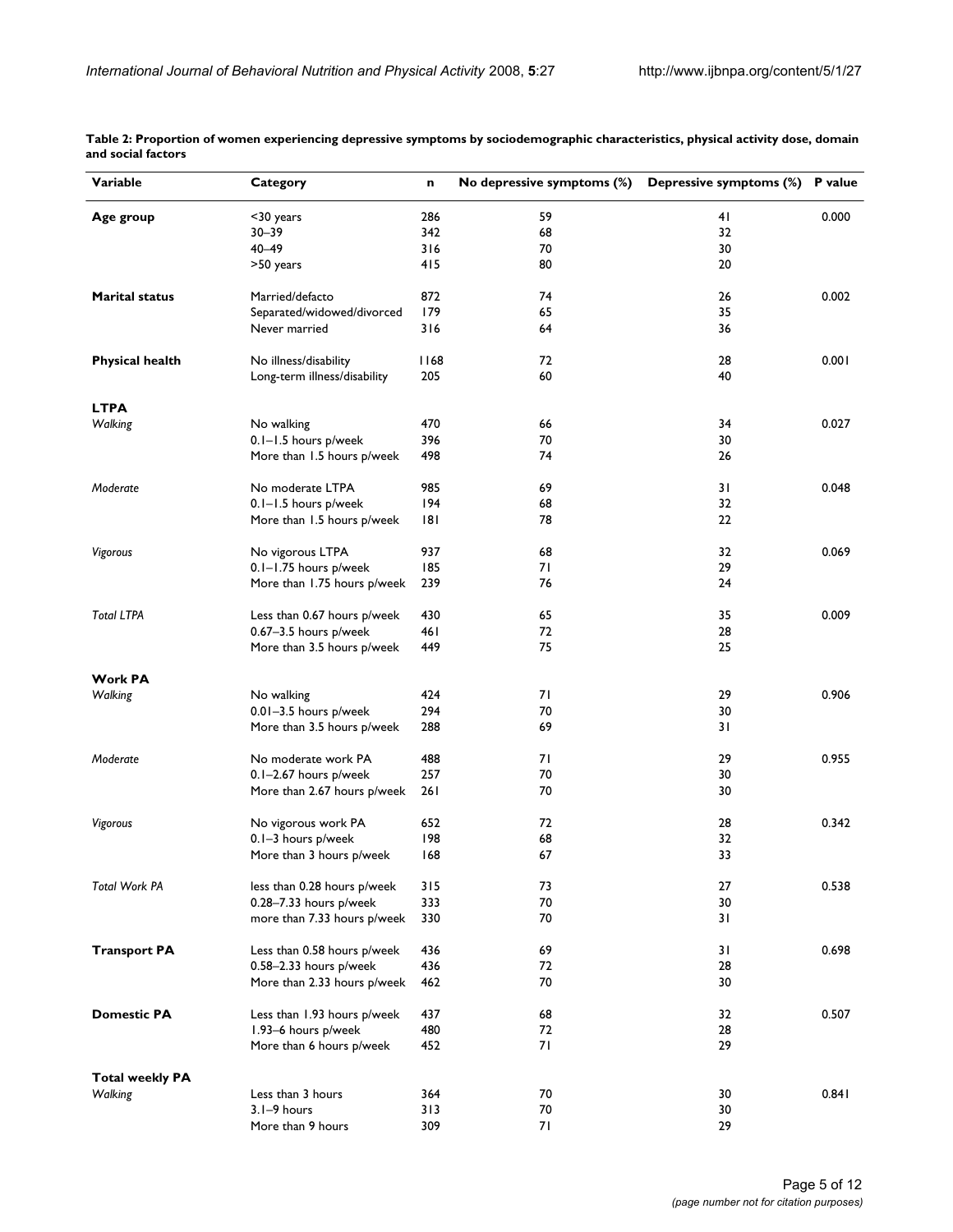| Less than 3 hours<br>$3.1 - 10$ hours | 355                                                                                                                                                                                                     | 68                                                                               | 32                                                                   | 0.301                                                                      |
|---------------------------------------|---------------------------------------------------------------------------------------------------------------------------------------------------------------------------------------------------------|----------------------------------------------------------------------------------|----------------------------------------------------------------------|----------------------------------------------------------------------------|
|                                       |                                                                                                                                                                                                         |                                                                                  |                                                                      |                                                                            |
|                                       | 320                                                                                                                                                                                                     | 70                                                                               | 30                                                                   |                                                                            |
|                                       |                                                                                                                                                                                                         |                                                                                  |                                                                      |                                                                            |
|                                       |                                                                                                                                                                                                         |                                                                                  |                                                                      |                                                                            |
| No vigorous PA                        | 424                                                                                                                                                                                                     | 71                                                                               | 29                                                                   | 0.905                                                                      |
| 0.1-4 hours                           | 365                                                                                                                                                                                                     | 70                                                                               | 30                                                                   |                                                                            |
| More than 4 hours                     | 215                                                                                                                                                                                                     | 71                                                                               | 29                                                                   |                                                                            |
|                                       |                                                                                                                                                                                                         |                                                                                  |                                                                      |                                                                            |
|                                       |                                                                                                                                                                                                         |                                                                                  |                                                                      | 0.391                                                                      |
|                                       |                                                                                                                                                                                                         |                                                                                  |                                                                      |                                                                            |
|                                       |                                                                                                                                                                                                         |                                                                                  |                                                                      |                                                                            |
|                                       |                                                                                                                                                                                                         |                                                                                  |                                                                      |                                                                            |
|                                       | 1138                                                                                                                                                                                                    | 72                                                                               | 28                                                                   | 0.002                                                                      |
|                                       |                                                                                                                                                                                                         |                                                                                  |                                                                      |                                                                            |
| Sometimes                             | 7                                                                                                                                                                                                       | 61                                                                               | 39                                                                   |                                                                            |
| Often                                 | 27                                                                                                                                                                                                      | 52                                                                               | 48                                                                   |                                                                            |
|                                       |                                                                                                                                                                                                         |                                                                                  |                                                                      |                                                                            |
| Never/rarely                          | 625                                                                                                                                                                                                     | 75                                                                               |                                                                      | 0.037                                                                      |
|                                       |                                                                                                                                                                                                         |                                                                                  |                                                                      |                                                                            |
| Often                                 | 175                                                                                                                                                                                                     | 66                                                                               | 34                                                                   |                                                                            |
|                                       |                                                                                                                                                                                                         |                                                                                  |                                                                      |                                                                            |
|                                       |                                                                                                                                                                                                         |                                                                                  |                                                                      | 0.044                                                                      |
|                                       |                                                                                                                                                                                                         |                                                                                  |                                                                      |                                                                            |
|                                       |                                                                                                                                                                                                         |                                                                                  |                                                                      | 0.011                                                                      |
|                                       |                                                                                                                                                                                                         |                                                                                  |                                                                      |                                                                            |
| A few times                           | 444                                                                                                                                                                                                     | 72                                                                               | 28                                                                   |                                                                            |
| Often                                 | 253                                                                                                                                                                                                     | 74                                                                               | 26                                                                   |                                                                            |
|                                       |                                                                                                                                                                                                         |                                                                                  |                                                                      |                                                                            |
|                                       |                                                                                                                                                                                                         |                                                                                  |                                                                      | 0.285                                                                      |
|                                       |                                                                                                                                                                                                         |                                                                                  |                                                                      |                                                                            |
|                                       |                                                                                                                                                                                                         |                                                                                  |                                                                      |                                                                            |
|                                       |                                                                                                                                                                                                         |                                                                                  |                                                                      |                                                                            |
| No                                    | 989                                                                                                                                                                                                     | 70                                                                               | 30                                                                   | 0.578                                                                      |
| Yes                                   | 373                                                                                                                                                                                                     | 71                                                                               | 29                                                                   |                                                                            |
|                                       |                                                                                                                                                                                                         |                                                                                  |                                                                      |                                                                            |
| Agree                                 | 555                                                                                                                                                                                                     | 74                                                                               | 26                                                                   | 0.037                                                                      |
|                                       |                                                                                                                                                                                                         |                                                                                  |                                                                      |                                                                            |
|                                       |                                                                                                                                                                                                         |                                                                                  |                                                                      |                                                                            |
|                                       | More than 10 hours<br>Less than 8.5 hours<br>8.5-23 hours<br>More than 23 hours<br>Never/rarely<br>Sometimes<br>No<br>Yes<br>Never/rarely<br>Never/rarely<br>A few times<br>Often<br>Other (than agree) | 319<br>322<br>307<br>315<br>372<br>980<br>378<br>519<br>755<br>294<br>206<br>803 | 73<br>68<br>73<br>70<br>71<br>69<br>74<br>65<br>69<br>67<br>73<br>68 | 27<br>32<br>27<br>30<br>25<br>29<br>31<br>26<br>35<br>31<br>33<br>27<br>32 |

**Table 2: Proportion of women experiencing depressive symptoms by sociodemographic characteristics, physical activity dose, domain and social factors** *(Continued)*

PA, physical activity; LTPA, leisure-time physical activity

only domain of physical activity to be inversely associated with the presence of depressive symptoms was leisuretime ( $p = 0.009$ ). Women who reported walking or moderate-intensity physical activity in leisure time were less likely to be experiencing depressive symptoms ( $p = 0.027$ ) and  $p = 0.048$  respectively). For example, 22% of those who reported more than 1.5 hours of moderate-intensity leisure-time physical activity (i.e. the highest tertile) were currently experiencing depressive symptoms, compared with 31% of those reporting no moderate-intensity leisure-time physical activity.

Being discouraged from physical activity and having no one to exercise with were associated with an increased presence of depressive symptoms ( $p = 0.002$  and  $p =$ 

0.037 respectively), whilst being a member of a sporting/ recreational club, having someone to walk with in the neighbourhood and being active with a family member were associated with a lower presence of depressive symptoms ( $p = 0.044$ ,  $p = 0.037$ , and  $p = 0.011$  respectively).

Table 3 shows the crude and adjusted OR and 95% CI from logistic regression models predicting odds of depressive symptoms according to physical activity variables. Results from the unadjusted logistic regression models predicting odds of depressive symptoms according to duration of physical activity (summed across intensities) within each domain, showed that compared to those in the lowest tertile of leisure-time physical activity (i.e. <0.67 hours/week leisure-time physical activity), those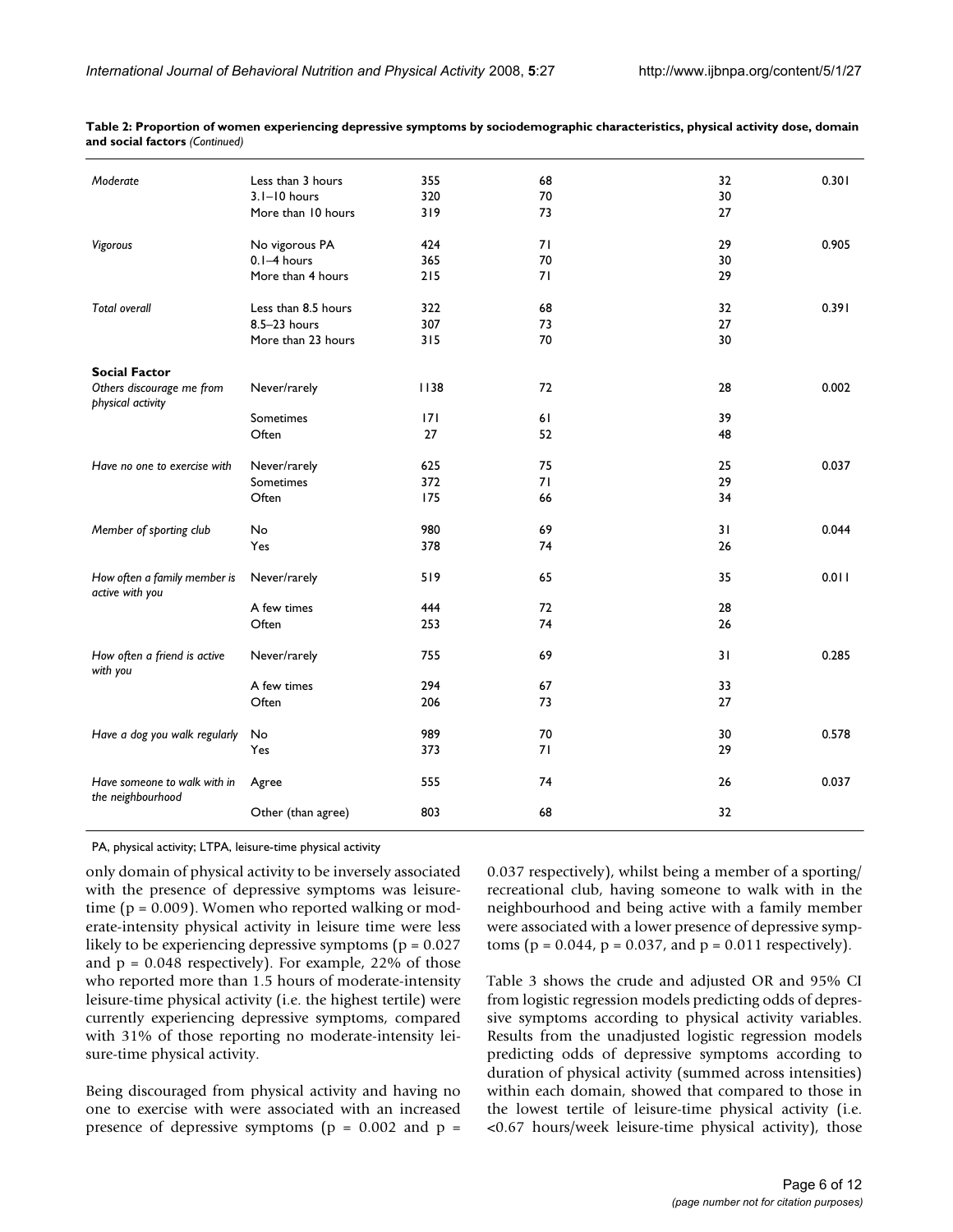| Variable               | Category (p/week)    | Crude odds ratio | 95% CI        |       | P value Adjusted <sup>a</sup> odds ratio Adjusted <sup>a</sup> 95% Cl P value |                |       |
|------------------------|----------------------|------------------|---------------|-------|-------------------------------------------------------------------------------|----------------|-------|
| <b>LTPA</b>            |                      |                  |               |       |                                                                               |                |       |
| Walking                | No walking           | 1.00             |               |       | 1.00                                                                          |                |       |
|                        | $0.1 - 1.5$ hours    | 0.83             | $0.62 - 1.12$ | 0.211 | 0.87                                                                          | $0.646 - 1.18$ | 0.370 |
|                        | More than 1.5 hours  | 0.68             | $0.52 - 0.90$ | 0.007 | 0.76                                                                          | 0.570-1.01     | 0.061 |
| Moderate               | No moderate PA       | 1.00             |               |       | 1.00                                                                          |                |       |
|                        | $0.1 - 1.5$ hours    | 1.05             | $0.76 - 1.47$ | 0.763 | 1.01                                                                          | $0.71 - 1.42$  | 0.975 |
|                        | More than 1.5 hours  | 0.64             | $0.44 - 0.93$ | 0.018 | 0.67                                                                          | $0.45 - 0.98$  | 0.039 |
| Vigorous               | No vigorous PA       | 1.00             |               |       | 1.00                                                                          |                |       |
|                        | $0.1 - 1.75$ hours   | 0.90             | $0.64 - 1.27$ | 0.538 | 0.80                                                                          | $0.56 - 1.16$  | 0.237 |
|                        | More than 1.75 hours | 0.68             | $0.50 - 0.95$ | 0.022 | 0.60                                                                          | $0.42 - 0.84$  | 0.003 |
| <b>Total LTPA</b>      | Less than 0.67 hours | 1.00             |               |       | 1.00                                                                          |                |       |
|                        | $0.67 - 3.5$ hours   | 0.83             | $0.63 - 1.10$ | 0.196 | 0.82                                                                          | $0.61 - 1.10$  | 0.192 |
|                        | More than 3.5 hours  | 0.63             | $0.47 - 0.85$ | 0.002 | 0.64                                                                          | $0.47 - 0.86$  | 0.004 |
| <b>Work PA</b>         |                      |                  |               |       |                                                                               |                |       |
| Walking                | No walking           | 1.00             |               |       | 1.00                                                                          |                |       |
|                        | $0.1 - 3.5$ hours    | 1.03             | $0.74 - 1.43$ | 0.866 | 0.91                                                                          | $0.65 - 1.28$  | 0.583 |
|                        | More than 3.5 hours  | 1.08             | $0.78 - 1.49$ | 0.658 | 0.96                                                                          | $0.69 - 1.35$  | 0.825 |
| Moderate               | No moderate PA       | 1.00             |               |       | 1.00                                                                          |                |       |
|                        | $0.1 - 2.67$ hours   | 1.05             | $0.76 - 1.46$ | 0.766 | 0.97                                                                          | $0.67 - 1.37$  | 0.854 |
|                        | More than 2.67 hours | 1.03             | $0.74 - 1.43$ | 0.868 | 0.95                                                                          | $0.67 - 1.34$  | 0.762 |
| Vigorous               | No vigorous PA       | 1.00             |               |       | 1.00                                                                          |                |       |
|                        | $0.1 - 3$ hours      | 1.21             | $0.85 - 1.70$ | 0.289 | 1.11                                                                          | $0.78 - 1.59$  | 0.569 |
|                        | More than 3 hours    | 1.26             | $0.87 - 1.81$ | 0.219 | 1.07                                                                          | $0.73 - 1.58$  | 0.732 |
| <b>Total work PA</b>   | Less than 0.28 hours | 1.00             |               |       | 1.00                                                                          |                |       |
|                        | 0.28-7.33 hours      | 0.83             | $0.59 - 1.16$ | 0.276 | 1.03                                                                          | $0.73 - 1.47$  | 0.858 |
|                        | More than 7.33 hours | 0.95             | $0.68 - 1.32$ | 0.741 | 1.04                                                                          | $0.73 - 1.48$  | 0.834 |
| <b>Transport PA</b>    | Less than 0.58 hours | 1.00             |               |       | 1.00                                                                          |                |       |
|                        | 0.58-2.33 hours      | 0.89             | $0.66 - 1.19$ | 0.414 | 0.81                                                                          | $0.60 - 1.10$  | 0.181 |
|                        | More than 2.33 hours | 0.97             | $0.73 - 1.29$ | 0.833 | 0.90                                                                          | $0.67 - 1.21$  | 0.509 |
| <b>Domestic PA</b>     | Less than 1.93 hours | 1.00             |               |       | 1.00                                                                          |                |       |
|                        | 1.93-6 hours         | 0.85             | $0.64 - 1.13$ | 0.253 | 0.92                                                                          | $0.68 - 1.23$  | 0.560 |
|                        | More than 6 hours    | 0.90             | $0.67 - 1.19$ | 0.441 | 1.05                                                                          | $0.77 - 1.42$  | 0.783 |
| <b>Total weekly PA</b> |                      |                  |               |       |                                                                               |                |       |
| Walking                | Less than 3 hours    | 1.00             |               |       |                                                                               |                |       |
|                        | $3.1 - 9$ hours      | 0.98             | $0.70 - 1.36$ | 0.896 | 0.93                                                                          | $0.66 - 1.31$  | 0.682 |
|                        | More than 9 hours    | 0.91             | $0.65 - 1.27$ | 0.568 | 0.83                                                                          | $0.59 - 1.17$  | 0.285 |
| Moderate               | Less than 3 hours    | 1.00             |               |       |                                                                               |                |       |
|                        | $3.1 - 10$ hours     | 0.87             | $0.63 - 1.20$ | 0.397 | 0.90                                                                          | $0.63 - 1.26$  | 0.532 |
|                        | More than 10 hours   | 0.77             | $0.55 - 1.07$ | 0.124 | 0.79                                                                          | $0.56 - 1.12$  | 0.184 |
| Vigorous               | No vigorous PA       | 1.00             |               |       |                                                                               |                |       |
|                        | 0.1-4 hours          | 1.06             | $0.78 - 1.44$ | 0.721 | 0.94                                                                          | $0.68 - 1.30$  | 0.714 |
|                        | More than 4 hours    | 0.98             | $0.68 - 1.41$ | 0.915 | 0.79                                                                          | $0.54 - 1.17$  | 0.237 |
| <b>Total overall</b>   | Less than 8.5 hours  | 1.00             |               |       |                                                                               |                |       |
|                        | 8.5-23 hours         | 0.79             | $0.56 - 1.11$ | 0.174 | 0.78                                                                          | $0.54 - 1.11$  | 0.164 |
|                        | More than 23 hours   | 0.92             | $0.66 - 1.28$ | 0.618 | 0.90                                                                          | $0.63 - 1.27$  | 0.543 |
|                        |                      |                  |               |       |                                                                               |                |       |

## **Table 3: Crude and adjusteda odds of depressive symptoms according to physical activity variables (hrs/wk)**

aAdjusted for age, marital status and physical health. PA, physical activity; LTPA, leisure-time physical activity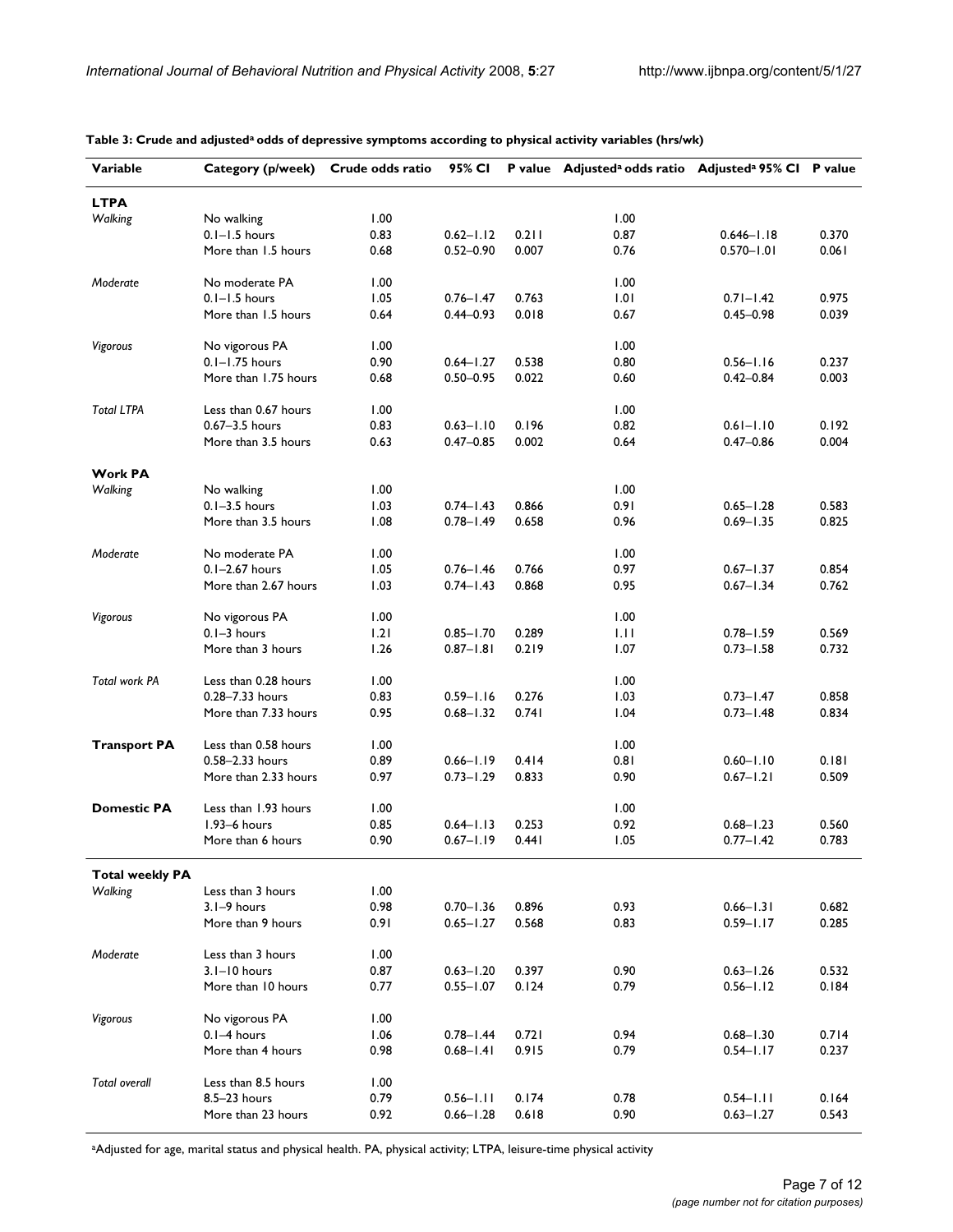women in the highest tertile (>3.5 hours/week) had lower odds of depressive symptoms ( $p = 0.002$ ). Adjusting for covariates had little effect on this association. No other physical activity domain was associated with odds of depressive symptoms in logistic regression models.

When examined according to specific physical activity intensities, the unadjusted results showed that compared to those who reported no walking in leisure time, those in the highest walking tertile (>1.5 hours/week) had lower odds of depressive symptoms ( $p = 0.007$ ). However, this association was only marginally significant when adjusting for confounders. Compared to those who reported no moderate leisure-time physical activity, adjusted results showed that those in the highest tertile (>1.5 hours/week) had lower odds of depressive symptoms ( $p = 0.039$ ). Similarly, compared with those who reported no vigorous leisure-time physical activity, those in the highest tertile (more than 1.75 hours/week) had lower odds of depressive symptoms  $(p = 0.003)$ .

There were no statistically significant associations between work-related physical activity of any intensity, and odds of depressive symptoms, in either unadjusted or adjusted logistic regression models. There were also no associations between total walking, moderate, vigorous or overall physical activity (summed across all domains) and odds of depressive symptoms.

Table 4 shows the crude and adjusted OR and 95% CI from logistic regression models predicting odds of depressive symptoms according to the social context of physical activity. The unadjusted results indicate that compared to those who reported never/rarely being discouraged from physical activity, those who reported sometimes being discouraged had higher odds of depressive symptoms (OR  $= 1.6$ ;  $p = 0.005$ ), while those who reported often being discouraged had even higher odds of depressive symptoms  $(OR = 2.4; p = 0.025)$ .

| <b>Social factor</b>                                  | <b>Category</b>    | Crude odds ratio | 95% CI              | P     | Adjusted <sup>a</sup> odds ratio Adjusted <sup>a</sup> 95% CI |               | P     |
|-------------------------------------------------------|--------------------|------------------|---------------------|-------|---------------------------------------------------------------|---------------|-------|
| Others discourage me                                  | Never/rarely       | 1.00             |                     |       | 1.00                                                          |               |       |
|                                                       | Sometimes          | 1.62             | $1.16 - 2.26$       | 0.005 | 1.70                                                          | $1.20 - 2.42$ | 0.003 |
|                                                       | Often              | 2.39             | $1.11 - 5.15$       | 0.025 | 2.28                                                          | $1.00 - 5.16$ | 0.049 |
| No one to exercise with                               | Never/rarely       | 1.00             |                     |       | 1.00                                                          |               |       |
|                                                       | Sometimes          | 1.25             | $0.94 - 1.66$       | 0.134 | 1.16                                                          | $0.86 - 1.56$ | 0.333 |
|                                                       | Often              | 1.57             | $1.09 - 2.25$ 0.014 |       | 1.37                                                          | $0.94 - 1.99$ | 0.107 |
| Member of a sporting<br>club                          | No                 | 1.00             |                     |       | 1.00                                                          |               |       |
|                                                       | Yes                | 0.76             | $0.58 - 0.99$ 0.045 |       | 0.76                                                          | $0.57 - 1.01$ | 0.061 |
| How often a family<br>member is active with<br>you    |                    |                  |                     |       |                                                               |               |       |
|                                                       | Never/rarely       | 1.00             |                     |       | 1.00                                                          |               |       |
|                                                       | A few times        | 0.73             | $0.55 - 0.96$ 0.022 |       | 0.77                                                          | $0.58 - 1.03$ | 0.074 |
|                                                       | Often              | 0.64             | $0.46 - 0.90$       | 0.009 | 0.61                                                          | $0.43 - 0.87$ | 0.007 |
| How often a friend is<br>active with you              | Never/rarely       | 1.00             |                     |       | 1.00                                                          |               |       |
|                                                       | A few times        | 1.12             | $0.84 - 1.49$ 0.439 |       | 1.06                                                          | $0.79 - 1.44$ | 0.684 |
|                                                       | Often              | 0.82             | $0.58 - 1.15$ 0.248 |       | 0.83                                                          | $0.58 - 1.19$ | 0.315 |
| Have a dog you walk<br>regularly                      | No                 | 1.00             |                     |       | 1.00                                                          |               |       |
|                                                       | Yes                | 0.93             | $0.71 - 1.20$ 0.578 |       | 0.94                                                          | $0.71 - 1.23$ | 0.633 |
| Have someone to walk<br>with in your<br>neighbourhood | Agree              | 1.00             |                     |       | 1.00                                                          |               |       |
|                                                       | Other (than agree) | 0.77             | $0.61 - 0.98$ 0.037 |       | 0.80                                                          | $0.62 - 1.03$ | 0.083 |
|                                                       |                    |                  |                     |       |                                                               |               |       |

**Table 4: Crude and adjusteda odds of depressive symptoms according to the social context of physical activity.**

aAdjusted for age, marital status and physical health.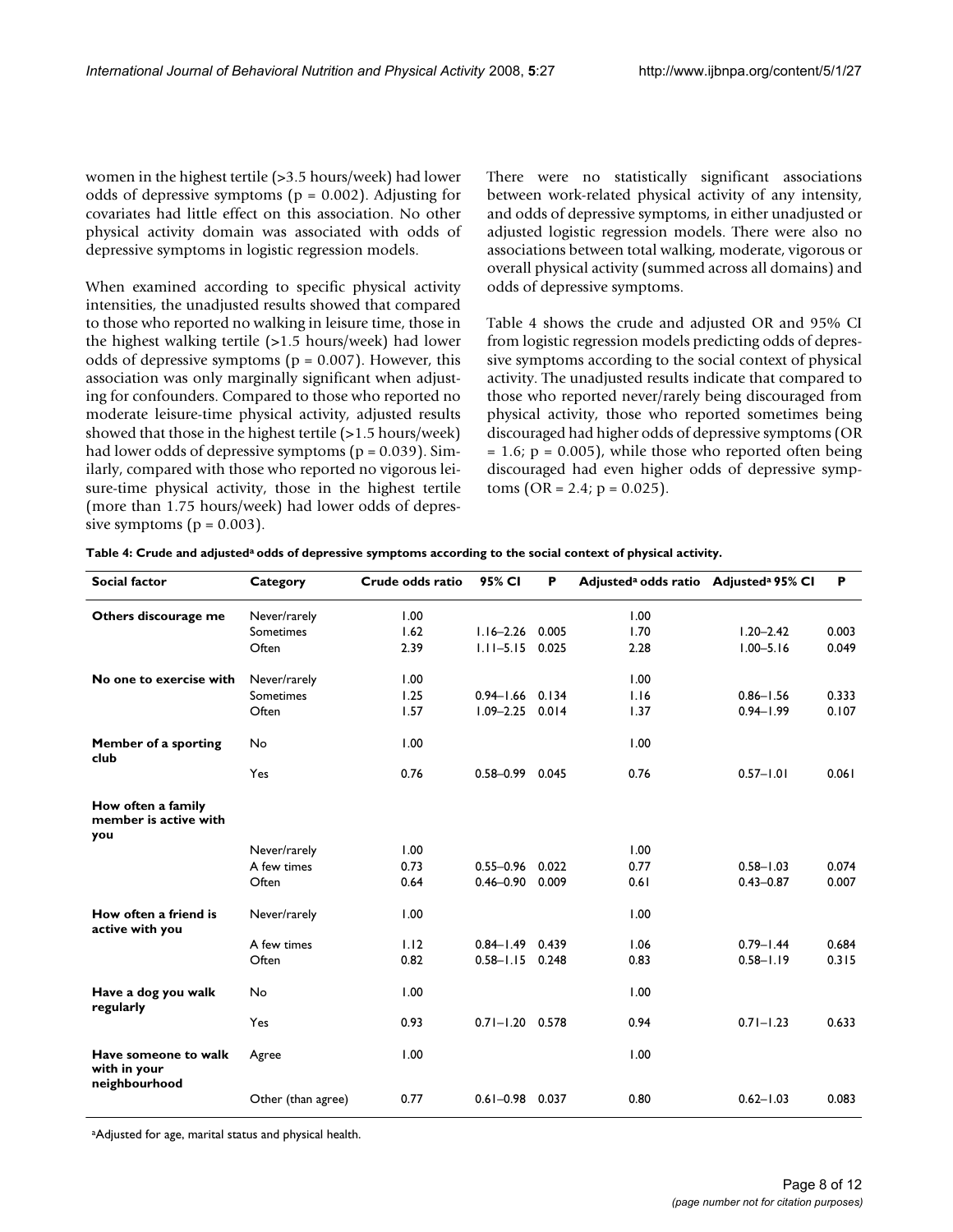These associations were only slightly altered (to  $OR = 1.7$ ) and 2.3 respectively) in the adjusted analyses. Similarly in the unadjusted models, compared with those who reported being rarely/never active with a family member, those who reported being active a few times per year with a family member had lower odds of depressive symptoms ( $OR = 0.73$ ;  $p = 0.022$ ), while those who reported often being active with a family member had even lower odds of depressive symptoms (OR =  $0.64$ ; p =  $0.009$ ). These associations also changed only marginally (to OR = 0.77 and 0.61 respectively) after adjusting for covariates.

Compared to those who reported never/rarely having noone to exercise with, the unadjusted results showed that those who often have no-one to exercise with had higher odds of depressive symptoms ( $p = 0.014$ ). Although the adjusted results showed a similar trend, this was no longer statistically significant after covariates were included in the model. Being a member of a sporting club was significantly associated with lower odds of depressive symptoms before adjusting for confounders; however, this association only approached significance in the adjusted model (p = 0.061).

No association was evident between the frequency of having a friend/colleague to exercise with and odds of depressive symptoms, or having a dog to walk regularly and odds of depressive symptoms in either unadjusted or adjusted logistic regression analyses. Similarly, the adjusted results indicate that those who agreed that they have someone to walk with in the neighbourhood had lower odds of depressive symptoms, but this was not statistically significant ( $p = 0.083$ ).

# **Discussion**

The hypothesized associations between overall physical activity dose and odds of depressive symptoms were not found in this study, as there were no significant associations between total walking, moderate, vigorous or overall physical activity (i.e. across all domains) and odds of depressive symptoms. These findings imply that it may not be the physiological effects of physical activity that are important in reducing the odds of depressive symptoms, since, if this were the case, a stronger association of odds of depressive symptoms with total dose (across all domains) of physical activity would have been expected.

The only domain of physical activity found to be inversely associated with odds of depressive symptoms was leisuretime activity. When controlling for age, marital status and physical health, those who reported more than 31/2 hours of total leisure time physical activity per week (summed across intensities) had lower odds of depressive symptoms when compared to those who undertook less than this. In fact, no significant associations were found

between undertaking less than 3 1/2 hours of total weekly leisure-time physical activity and odds of depressive symptoms, suggesting that a high duration of leisure-time physical activity may confer greater mental health benefits. This finding supports the dose of physical activity recommended in the US, UK and Australian national physical activity guidelines which suggest a minimum duration of physical activity equivalent to 2 1/2 to 3 1/2 hours per week (at least 30 minutes on most, if not all days of the week [17,18,50]. This is consistent with findings from several observational [8,51] and intervention studies [52,53] which found the public health dose of exercise to be strongly associated with a lower risk of depression. The Australian national physical activity guidelines are based largely on evidence concerning benefits for physical health. These findings suggest they could be extended to mental health. Although other studies have also found a shorter duration of physical activity to be associated with lower risk of depression [14,19,54], these studies used measures of physical activity and risk of depression that differed from the current study. For example, unlike the current study, the method used by Hassmen et al [19] was unable to determine different intensities or domains of physical activity.

When examining different intensities of leisure-time physical activity, the results showed reduced odds of depressive symptoms amongst women in the highest tertiles of moderate- and vigorous-intensity leisure-time physical activity, but those performing vigorous-intensity physical activity showed an even greater reduction in odds. These findings are supported by previous studies that found a strong association between undertaking higher durations of moderate-intensity [9] or vigorous-intensity [51] physical activities and odds of depression. Findings from the current study suggest that the greater the dose (intensity and duration) of leisure-time physical activity, the lower the odds of depressive symptoms. However, there was also an inverse trend approaching significance between depressive symptoms and walking, suggesting that vigorous-intensity physical activity may not be necessary to achieve the reduced odds of depressive symptoms associated with physical activity. Targeting physical activity of specific intensities perhaps guided by personal preference and enjoyment may be a point of consideration when prescribing or recommending a dose of physical activity to confer mental health benefits, as this may result in an increased likelihood of maintenance of the training program and consequently maintenance of reduced depressive symptoms [55]. However, given there were strong inverse associations of depressive symptoms with vigorous activity, women should be encouraged to include at least some activity of this intensity in their weekly physical activity routine if possible.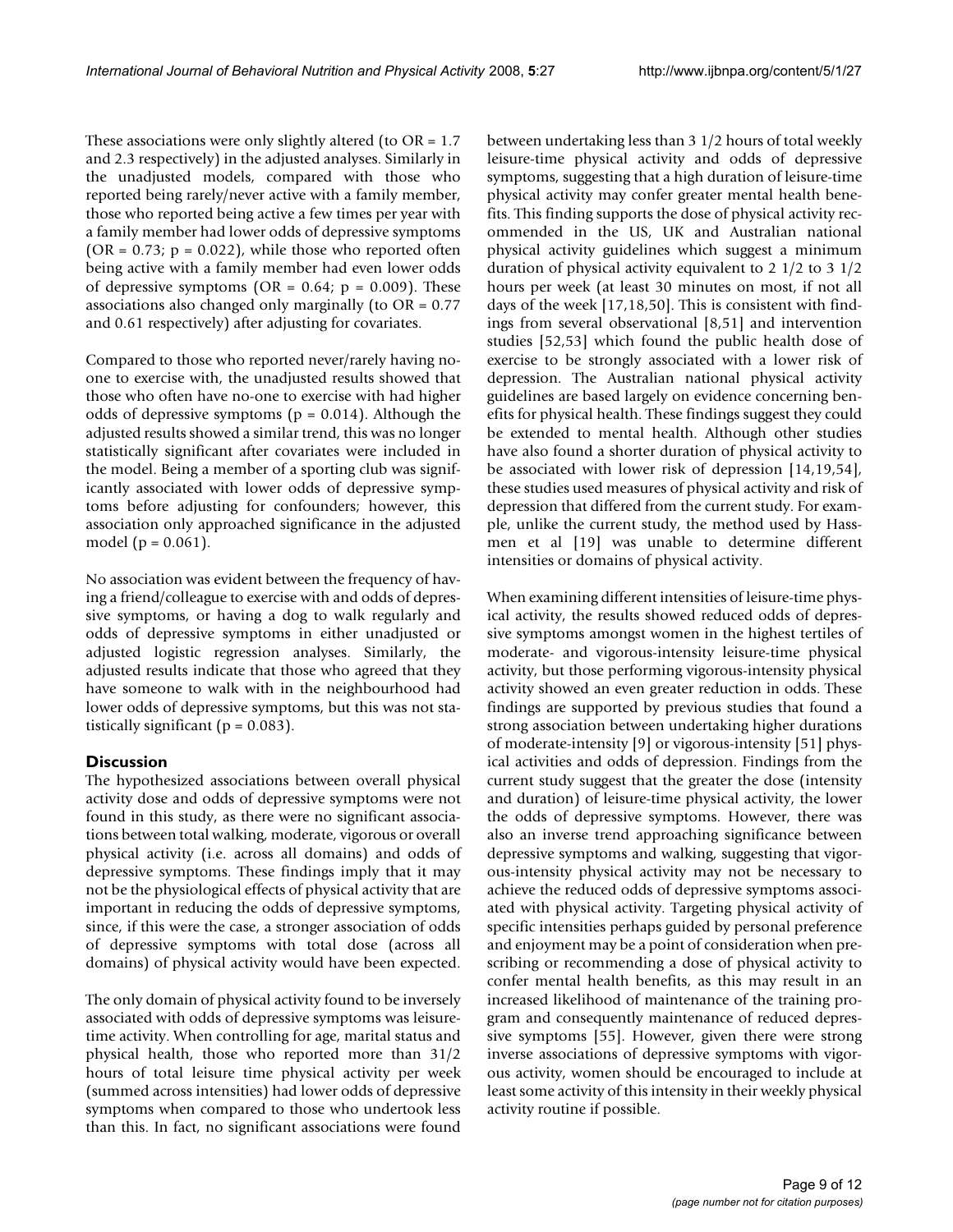Several researchers have hypothesised that physical activity reduces risk of depression through physiological pathways – for instance, exercise may activate endorphin secretion, which reduces pain and produces a euphoric sensation [1]. However, the finding that leisure-time physical activity was the only domain associated with odds of depressive symptoms suggests some alternative possible explanations, such as a sense of enjoyment or a perceived control or choice when undertaking activities in leisure-time that may be lacking when physical activity is undertaken in domains other than leisure-time (i.e. workrelated, domestic, and transport-related). Alternatively, the finding that different domains of physical activity were differentially associated with odds of depression could be attributed to recall difficulties, as leisure-time physical activity may be more accurately recalled than physical activity undertaken in other domains [56]. This finding is in contrast to previous observational studies [24,25] that did find weak correlations between physical activity undertaken in other domains (domestic and transport) and likelihood of depression. However, it was difficult to interpret the results from those studies in terms of optimal domain of physical activity for reducing likelihood of depression, since in these studies, domain was simply equated with intensity (eg. domestic physical activity = low-intensity physical activity), yet physical activities undertaken from the domestic domain are not always of a low intensity, and not all low-intensity physical activity is necessarily domestic in nature [57]. Few studies have examined the association between multiple domains of physical activity and likelihood of depression. However, concurrent with findings in this study, one previous observational study that compared leisure-time physical activity with domestic and work-related physical activity, found only leisure-time physical activity to be inversely associated with depression [26].

The findings of the current study are generally consistent with the social interaction hypothesis, which posits that the improvements in mental health following exercise are at least partly related to the mutual support and social relationships that are provided when participating in physical activity [27]. In the current study, lower social support for physical activity (eg. being discouraged by others) was associated with higher odds of depressive symptoms, whilst greater social support (eg. being often physically active with a family member) was associated with lower odds of depressive symptoms. These findings, however, are not consistent with one previous study of men and women that suggested that physical activity was associated with lower odds of depressive symptoms regardless of the social format [22]. The sample in that study differed from the current study (i.e. included both men and women), which may explain the contrasting results; women may value and benefit more from the social aspects of physical activity more than men [58]. In the present study, no association was seen between being physically active with a friend/colleague, having no-one to exercise with or having a dog to walk regularly and odds of depressive symptoms. It may be that the support for being physically active from family is more important for mental health among women than support from other sources.

Several limitations of this study should be acknowledged. Firstly, the cross-sectional nature of the study did not allow us to determine the causality or direction of relationships. For example, those without depressive symptoms may be more capable and motivated to participate in physical activity. We were also unable to determine whether the association between support for physical activity and depressive symptoms is due to the social aspect of the physical activity, or due to having a generally more supportive social network. Further longitudinal and intervention studies are needed to confirm the associations observed here, and also to investigate the mechanisms by which physical activity might protect against risk of depression. Such hypothesized mechanisms include 'distraction', whereby improvements in mental well-being following exercise are due to diverting negative thoughts and unpleasant stimuli during the activity [1]; or 'mastery', whereby improvements following physical activity are due to achieving goals and a feeling of success [1]. This study relied on self-report measures which possess the potential for error in judgement, recall difficulties and the possibility of socially desirable responses. Nevertheless, measures of depressive symptoms, physical activity and social influences were valid and widely accepted [35,37- 40,42]. Finally, the response rate for the physical activity survey was only 43.5%, whilst the response rate from those who received the diet questionnaire first was 21.2%. This is a potential limitation of our study as participants who responded may be more interested in physical activity and possibly be more active than non-respondents. However, comparison of physical activity levels of the women in this study with those of Australian women reported elsewhere [46] showed similar levels of activity across the two samples.

Strengths of this study include the large, population-based sample of participants who were generally representative of Australian women in terms of both their physical activity levels and depressive symptoms [46,49]. Further, to our knowledge, no previous research has compared leisure-time, domestic, transport-related and work-related physical activity with odds of depressive symptoms in the same study, and few have examined the social context of physical activity and its association with odds of depressive symptoms. Therefore, this study provides a novel perspective on the optimal dose, domain and social context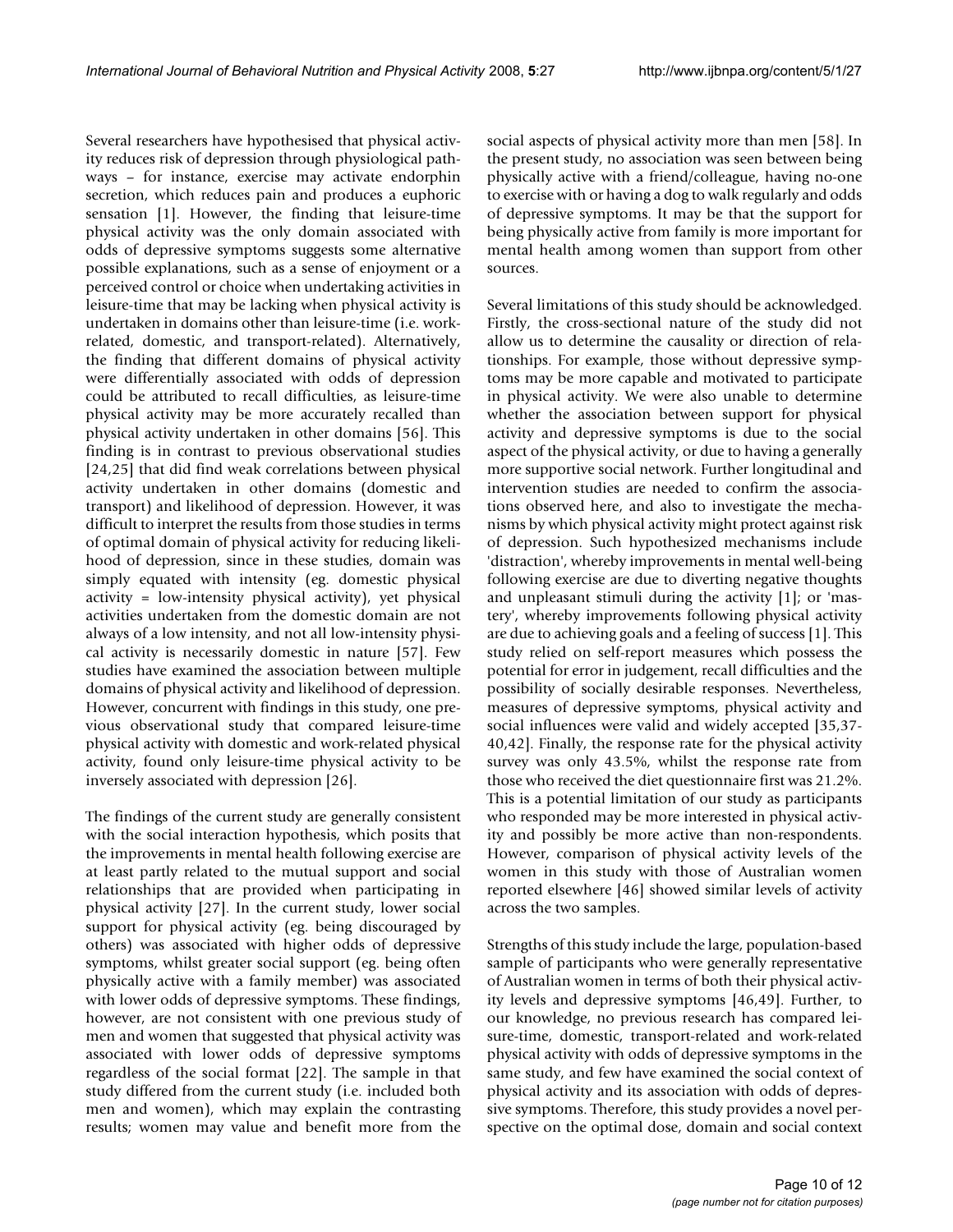of physical activity that may confer mental health benefits in women.

## **Conclusion**

In summary, acknowledging the need for confirmation of causal effects, the results from this study suggest that promoting a relatively high duration of leisure-time physical activity could be an important strategy in the prevention of depressive symptoms in women, with additional benefits potentially resulting at higher intensities. Furthermore, programs aimed at reducing the odds of depressive symptoms through the promotion of physical activity could consider the potential for additional benefits associated with physical activity undertaken in a social context by developing strategies emphasizing social aspects of leisure-time physical activity, such as walking groups or exercise classes.

## **Competing interests**

The authors declare that they have no competing interests.

## **Authors' contributions**

MT performed the analyses and led the writing of the manuscript. KB conceived of the study, participated in the design, the survey development and helped to draft the manuscript. JS contributed to the survey questionnaire and helped to draft the manuscript. All authors read and approved the final manuscript.

## **Acknowledgements**

The study on which these data are based was funded by the National Heart Foundation of Australia, Ref G02M 0658. Kylie Ball is supported by a National Health and Medical Research Council Senior Research Fellowship, ID 479513. Jo Salmon is supported by a VicHealth Public Health Fellowship.

#### **References**

- 1. Paluska SA, Schwenk TL: **[Physical activity and mental health.](http://www.ncbi.nlm.nih.gov/entrez/query.fcgi?cmd=Retrieve&db=PubMed&dopt=Abstract&list_uids=10739267)** *Sports Medicine* 2000, **29:**167-180.
- 2. Greden JF: **[The burden of recurrent depression: Causes, con](http://www.ncbi.nlm.nih.gov/entrez/query.fcgi?cmd=Retrieve&db=PubMed&dopt=Abstract&list_uids=11599650)[sequences, and future prospects.](http://www.ncbi.nlm.nih.gov/entrez/query.fcgi?cmd=Retrieve&db=PubMed&dopt=Abstract&list_uids=11599650)** *Journal of Clinical Psychiatry* 2001, **62:**5-9.
- 3. Weissman MM, Olfson M: **[Depression in women: Implications](http://www.ncbi.nlm.nih.gov/entrez/query.fcgi?cmd=Retrieve&db=PubMed&dopt=Abstract&list_uids=7638596) [for health care research.](http://www.ncbi.nlm.nih.gov/entrez/query.fcgi?cmd=Retrieve&db=PubMed&dopt=Abstract&list_uids=7638596)** *Science* 1995, **269:**799-801.
- 4. Commonwealth Department of Health and Aged Care: **National health priority areas report: Mental health 1998.** Canberra, Commonwealth Department of Health and Aged Care; 1999.
- 5. Brosse AL, Sheets ES, Lett HS, Blumenthal JA: **[Exercise and the](http://www.ncbi.nlm.nih.gov/entrez/query.fcgi?cmd=Retrieve&db=PubMed&dopt=Abstract&list_uids=12238939) [treatment of clinical depression in adults.](http://www.ncbi.nlm.nih.gov/entrez/query.fcgi?cmd=Retrieve&db=PubMed&dopt=Abstract&list_uids=12238939)** *Sports Medicine* 2002, **32:**741-760.
- 6. Saxena S, Ommeren MV, Tang KC, Armstrong TP: **Mental health benefits of physical activity.** *Journal of Mental Health* 2005, **14:**445-451.
- 7. Craft LL, Perna FM: **[The benefits of exercise for the clinically](http://www.ncbi.nlm.nih.gov/entrez/query.fcgi?cmd=Retrieve&db=PubMed&dopt=Abstract&list_uids=15361924) [depressed.](http://www.ncbi.nlm.nih.gov/entrez/query.fcgi?cmd=Retrieve&db=PubMed&dopt=Abstract&list_uids=15361924)** *Prim Care Companion J Clin Psychiatry* 2004, **6:**104-113.
- 8. Galper DI, Trivedi MH, Barlow CE, Dunn AL, Kampert JB: **Inverse association between physical inactivity and mental health in men and women.** *Medicine and Science in Sport and Exercise* 2006, **38:**173-178.
- 9. Brown WJ, Ford JH, Burton NW, Marshall AL, Dobson AJ: **[Prospec](http://www.ncbi.nlm.nih.gov/entrez/query.fcgi?cmd=Retrieve&db=PubMed&dopt=Abstract&list_uids=16242588)[tive study of physical activity and depressive symptoms in](http://www.ncbi.nlm.nih.gov/entrez/query.fcgi?cmd=Retrieve&db=PubMed&dopt=Abstract&list_uids=16242588) [middle-aged women.](http://www.ncbi.nlm.nih.gov/entrez/query.fcgi?cmd=Retrieve&db=PubMed&dopt=Abstract&list_uids=16242588)** *American Journal of Preventive Medicine* 2005, **29:**265-272.
- 10. Harris AHS, Cronkite R, Moos R: **[Physical activity, exercise cop](http://www.ncbi.nlm.nih.gov/entrez/query.fcgi?cmd=Retrieve&db=PubMed&dopt=Abstract&list_uids=16545873)[ing, and depression in a 10-year cohort study of depressed](http://www.ncbi.nlm.nih.gov/entrez/query.fcgi?cmd=Retrieve&db=PubMed&dopt=Abstract&list_uids=16545873) [patients.](http://www.ncbi.nlm.nih.gov/entrez/query.fcgi?cmd=Retrieve&db=PubMed&dopt=Abstract&list_uids=16545873)** *Journal of Affective Disorders* 2006, **93:**79-85.
- 11. Dunn AL, Trivedi MH, Kampert JB, Clark CG, Chambliss HO: **[Exer](http://www.ncbi.nlm.nih.gov/entrez/query.fcgi?cmd=Retrieve&db=PubMed&dopt=Abstract&list_uids=15626549)[cise treatment for depression: Efficacy and dose response.](http://www.ncbi.nlm.nih.gov/entrez/query.fcgi?cmd=Retrieve&db=PubMed&dopt=Abstract&list_uids=15626549)** *American Journal of Preventive Medicine* 2005, **28:**1-8.
- 12. Dimeo F, Bauer M, Varahram I, Proest G, Halter U: **[Benefits of aer](http://www.ncbi.nlm.nih.gov/entrez/query.fcgi?cmd=Retrieve&db=PubMed&dopt=Abstract&list_uids=11273973)[obic exercise in patients with major depression: a pilot study.](http://www.ncbi.nlm.nih.gov/entrez/query.fcgi?cmd=Retrieve&db=PubMed&dopt=Abstract&list_uids=11273973)** *British Journal of Sports Medicine* 2001, **35:**114-117.
- 13. Kull M: **The relationship between physical activity, health status and psychological well being of fertility-aged women.** *Scandinavian Journal of Medicine and Science in Sports* 2002, **12:**241-247.
- 14. Brown WJ, Mishra G, Lee C, Bauman A: **Leisure time physical activity in Australian women: Relationship with well being and symptoms.** *Research Quarterly for Exercise and Sport* 2000, **71:**206-216.
- 15. Singh NA, Clements KM, Fiatarone MA: **A randomized controlled trial of progressive resistance training in depressed elders.** *J Gerontol A Biol Sci Med Sci* 1997, **52A:**M27-M35.
- 16. Norvell N, Martin D, Salamon A: **Psychological and physiological benefits of passive and aerobic exercise in sedentary middleaged women.** *The Journal of Nervous and Mental Disease* 1991, **179:**573-574.
- 17. Commonwealth Department of Health and Aged Care: **National Physical Activity Guidelines for Australians.** Canberra, Commonwealth Department of Health and Aged Care; 1999.
- American College of Sports Medicine: **.** In *ACSM'S Guidelines for Exercise Testing and Prescription* 6th edition. Philadelphia, Lippincott Williams & Wilkins; 2000.
- 19. Hassmen P, Koivula N, Uutela A: **[Physical exercise and psycho](http://www.ncbi.nlm.nih.gov/entrez/query.fcgi?cmd=Retrieve&db=PubMed&dopt=Abstract&list_uids=10642456)[logical well-being: a population study in Finland.](http://www.ncbi.nlm.nih.gov/entrez/query.fcgi?cmd=Retrieve&db=PubMed&dopt=Abstract&list_uids=10642456)** *Preventive Medicine* 2000, **30:**17-25.
- 20. McLafferty C, Wetzstein C, Hunter G: **Resistance training is associated with improved mood in healthy older adults.** *Perceptual and Motor Skills* 2004, **93:**947-957.
- 21. Blumenthal JA, Babyak MA, Moore KA, Craighead WE, Herman S, Khatri P, Waugh R, Napolitano MA, Forman LM, Appelbaum M, Doraiswamy PM, Krishnan KR: **[Effects of exercise training on](http://www.ncbi.nlm.nih.gov/entrez/query.fcgi?cmd=Retrieve&db=PubMed&dopt=Abstract&list_uids=10547175) [older patients with depression.](http://www.ncbi.nlm.nih.gov/entrez/query.fcgi?cmd=Retrieve&db=PubMed&dopt=Abstract&list_uids=10547175)** *Archives of Internal Medicine* 1999, **159:**2349-2356.
- 22. King AC, Taylor CB, Haskell WL: **[Effects of differing intensities](http://www.ncbi.nlm.nih.gov/entrez/query.fcgi?cmd=Retrieve&db=PubMed&dopt=Abstract&list_uids=8404803)** and formats of 12 months of exercise training on psycholog-<br>ical outcomes in older adults. Health Psychology 1993, [ical outcomes in older adults.](http://www.ncbi.nlm.nih.gov/entrez/query.fcgi?cmd=Retrieve&db=PubMed&dopt=Abstract&list_uids=8404803) **12:**292-300.
- 23. Doyne El, Ossip-Klein DJ, Bowman ED, Osborn KM, McDougall-Wilson IB, Neimayer RA: **Running versus weight lifting in the treatment of depression.** *Journal of Consulting and Clinical Psychology* 1987, **55:**748-754.
- 24. Lampinen P, Heikkinen R, Ruoppila I: **[Changes in intensity of phys](http://www.ncbi.nlm.nih.gov/entrez/query.fcgi?cmd=Retrieve&db=PubMed&dopt=Abstract&list_uids=10845746)[ical exercise as predictors of depressive symptoms among](http://www.ncbi.nlm.nih.gov/entrez/query.fcgi?cmd=Retrieve&db=PubMed&dopt=Abstract&list_uids=10845746) [older adults: An eight-year follow-up.](http://www.ncbi.nlm.nih.gov/entrez/query.fcgi?cmd=Retrieve&db=PubMed&dopt=Abstract&list_uids=10845746)** *Preventive Medicine* 2000, **30:**371-380.
- 25. Ruuskanen JM, Ruoppila I: **Physical activity and psychological well-being among people aged 65 to 84 years.** *Age and Ageing* 1995, **24:**292-296.
- 26. Mutrie N Hannah, M.K: **The importance of both setting and intensity of physical activity in relation to non-clinical anxiety and depression.** *International Journal of Health Promotion and Education* 2007, **45:**24-32.
- 27. Ransford CP: **[A role for amines in the antidepressant effect of](http://www.ncbi.nlm.nih.gov/entrez/query.fcgi?cmd=Retrieve&db=PubMed&dopt=Abstract&list_uids=6280014) [exercise: a review.](http://www.ncbi.nlm.nih.gov/entrez/query.fcgi?cmd=Retrieve&db=PubMed&dopt=Abstract&list_uids=6280014)** *Med Sci Sports Exerc* 1982, **14(1):**1-10.
- 28. Ball K, Crawford D, Mishra G: **[Socio-economic inequalities in](http://www.ncbi.nlm.nih.gov/entrez/query.fcgi?cmd=Retrieve&db=PubMed&dopt=Abstract&list_uids=16923294) [women's fruit and vegetable intakes: a multilevel study of](http://www.ncbi.nlm.nih.gov/entrez/query.fcgi?cmd=Retrieve&db=PubMed&dopt=Abstract&list_uids=16923294) [individual, social and environmental mediators.](http://www.ncbi.nlm.nih.gov/entrez/query.fcgi?cmd=Retrieve&db=PubMed&dopt=Abstract&list_uids=16923294)** *Public Health Nutrition* 2006, **9:**623-630.
- 29. Ball K, Timperio A, Salmon J, Giles-Corti B, Roberts R, Crawford D: **Personal, social and environmental determinants of educational inequalities in walking: A multilevel study.** *Journal of Epidemiology and Community Health* 2007, **61:**108-114.
- 30. Australian Bureau of Statistics: **Census of population and housing: Socio-economic indexes for areas (SEIFA).** Canberra, Australian Bureau of Statistics; 2003.
- 31. Sternfeld B, Quesenberry CPJ, Eskenazi B, Newman LA: **Exercise during pregnancy and pregnancy outcome.** *Medicine and Science in Sport and Exercise* 1995, **27:**634-640.